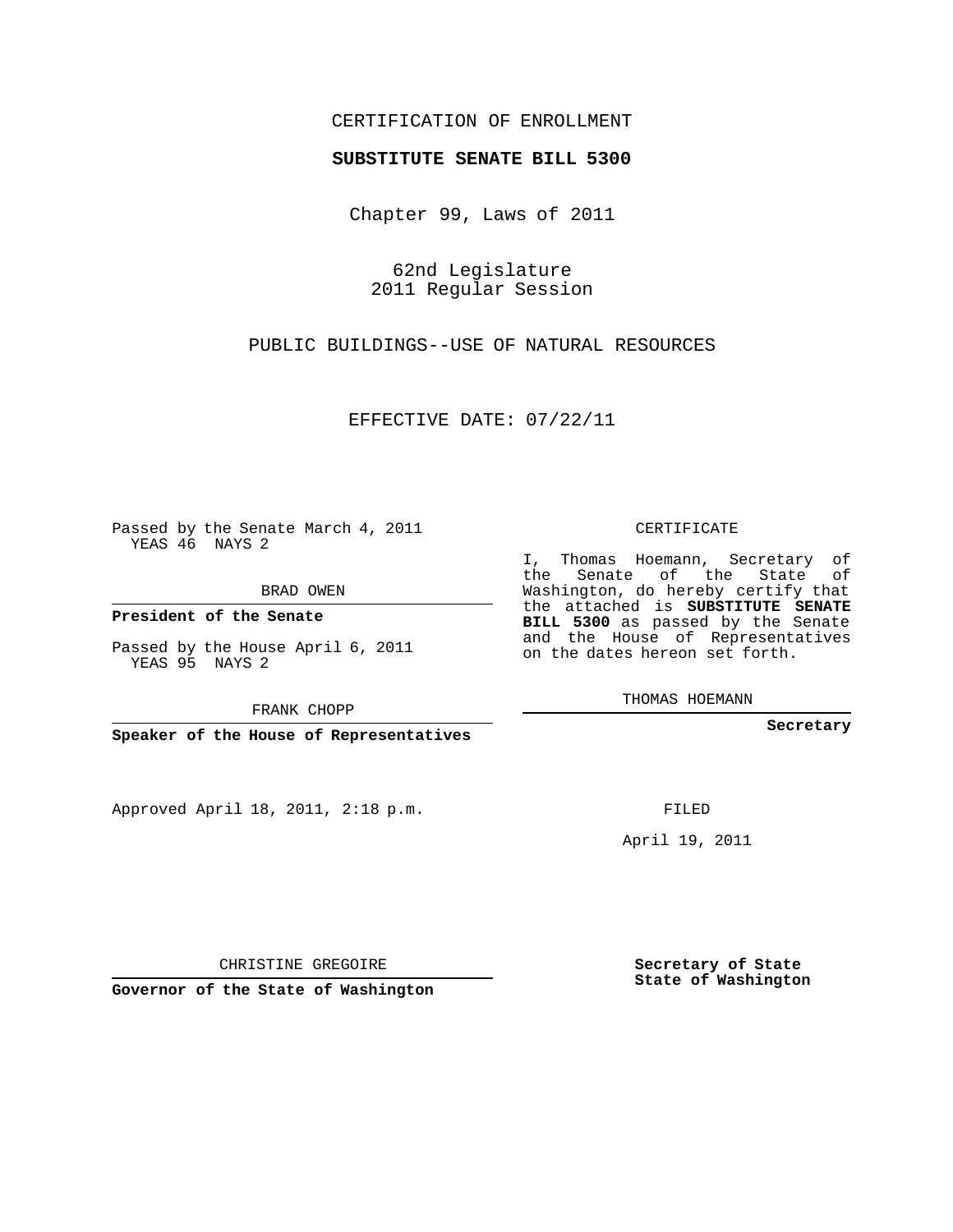## **SUBSTITUTE SENATE BILL 5300** \_\_\_\_\_\_\_\_\_\_\_\_\_\_\_\_\_\_\_\_\_\_\_\_\_\_\_\_\_\_\_\_\_\_\_\_\_\_\_\_\_\_\_\_\_

\_\_\_\_\_\_\_\_\_\_\_\_\_\_\_\_\_\_\_\_\_\_\_\_\_\_\_\_\_\_\_\_\_\_\_\_\_\_\_\_\_\_\_\_\_

Passed Legislature - 2011 Regular Session

## **State of Washington 62nd Legislature 2011 Regular Session**

**By** Senate Natural Resources & Marine Waters (originally sponsored by Senators Hargrove and Ranker)

READ FIRST TIME 02/21/11.

 AN ACT Relating to enhancing the use of Washington natural resources in public buildings; and amending RCW 39.35D.030 and 39.35D.040.

BE IT ENACTED BY THE LEGISLATURE OF THE STATE OF WASHINGTON:

 **Sec. 1.** RCW 39.35D.030 and 2005 c 12 s 3 are each amended to read as follows:

 (1) All major facility projects of public agencies receiving any funding in a state capital budget, or projects financed through a financing contract as defined in RCW 39.94.020, must be designed, constructed, and certified to at least the LEED silver standard. This subsection applies to major facility projects that have not entered the design phase prior to July 24, 2005, and to the extent appropriate LEED silver standards exist for that type of building or facility.

 (2) All major facility projects of any entity other than a public agency or public school district receiving any funding in a state capital budget must be designed, constructed, and certified to at least the LEED silver standard. This subsection applies to major facility projects that have not entered the grant application process prior to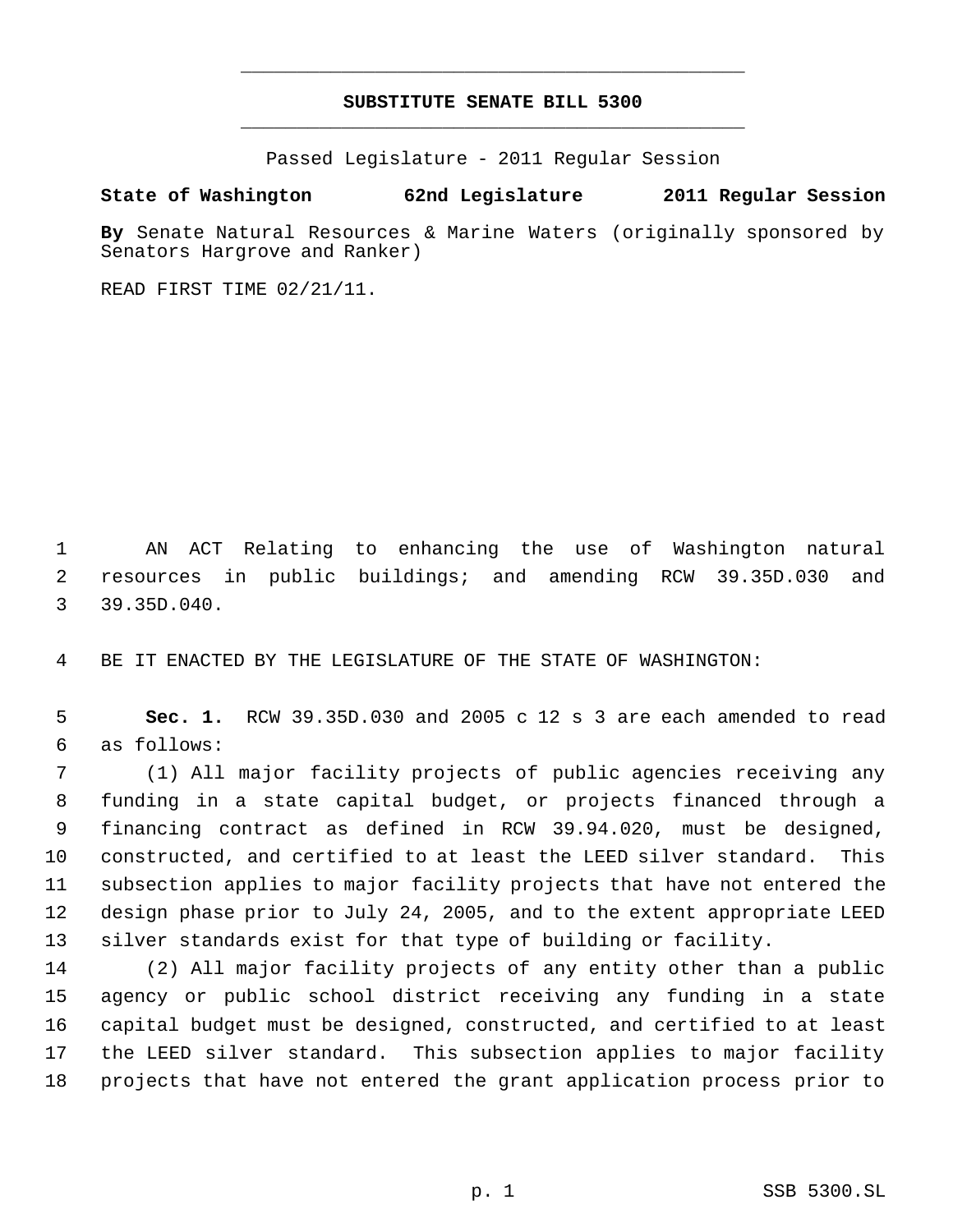July 24, 2005, and to the extent appropriate LEED silver standards exist for that type of building or facility.

 (3)(a) Public agencies, under this section, shall monitor and document ongoing operating savings resulting from major facility projects designed, constructed, and certified as required under this section.

 (b) Public agencies, under this section, shall report annually to the department on major facility projects and operating savings.

 (4) The department shall consolidate the reports required in subsection (3) of this section into one report and report to the governor and legislature by September 1st of each even-numbered year beginning in 2006 and ending in 2016. In its report, the department shall also report on the implementation of this chapter, including reasons why the LEED standard was not used as required by RCW 39.35D.020(5)(b). The department shall make recommendations regarding the ongoing implementation of this chapter, including a discussion of incentives and disincentives related to implementing this chapter.

 (5) For the purposes of determining compliance with the requirement 19 for a project to be designed, constructed, and certified to at least 20 the LEED silver standard, the department must credit one additional point for a project that uses wood products with a credible third-party 22 sustainable forest certification or from forests regulated under 23 chapter 76.09 RCW, the Washington forest practices act. For projects 24 that qualify for this additional point, and for which an additional point would have resulted in formal certification under the LEED silver 26 standard, the project must be deemed to meet the standard under this section.

 **Sec. 2.** RCW 39.35D.040 and 2006 c 263 s 331 are each amended to read as follows:

 (1) All major facility projects of public school districts receiving any funding in a state capital budget must be designed and constructed to at least the LEED silver standard or the Washington sustainable school design protocol. To the extent appropriate LEED silver or Washington sustainable school design protocol standards exist for the type of building or facility, this subsection applies to major facility projects that have not received project approval from the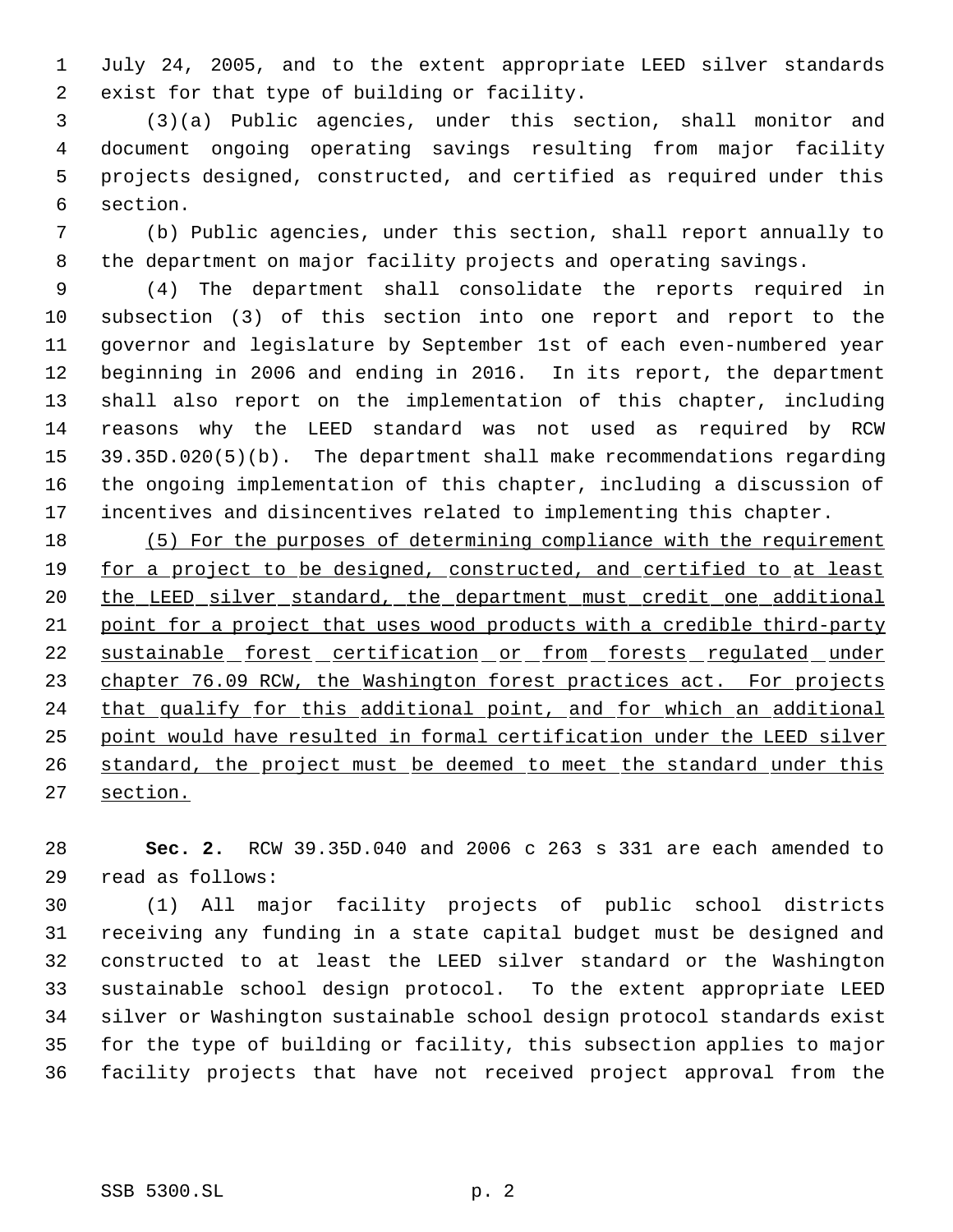superintendent of public instruction prior to: (a) July 1, 2006, for volunteering school districts; (b) July 1, 2007, for class one school districts; and (c) July 1, 2008, for class two school districts.

 (2) Public school districts under this section shall: (a) Monitor and document appropriate operating benefits and savings resulting from major facility projects designed and constructed as required under this section for a minimum of five years following local board acceptance of a project receiving state funding; and (b) report annually to the superintendent of public instruction. The form and content of each report must be mutually developed by the office of the superintendent of public instruction in consultation with school districts.

 (3) The superintendent of public instruction shall consolidate the reports required in subsection (2) of this section into one report and report to the governor and legislature by September 1st of each even- numbered year beginning in 2006 and ending in 2016. In its report, the superintendent of public instruction shall also report on the implementation of this chapter, including reasons why the LEED standard or Washington sustainable school design protocol was not used as required by RCW 39.35D.020(5)(b). The superintendent of public instruction shall make recommendations regarding the ongoing implementation of this chapter, including a discussion of incentives and disincentives related to implementing this chapter.

 (4) The superintendent of public instruction shall develop and issue guidelines for administering this chapter for public school districts. The purpose of the guidelines is to define a procedure and method for employing and verifying compliance with the LEED silver standard or the Washington sustainable school design protocol.

 (5) The superintendent of public instruction shall utilize the school facilities advisory board as a high-performance buildings advisory committee comprised of affected public schools, the superintendent of public instruction, the department, and others at the superintendent of public instruction's discretion to provide advice on implementing this chapter. Among other duties, the advisory committee shall make recommendations regarding an education and training process and an ongoing evaluation or feedback process to help the superintendent of public instruction implement this chapter.

 (6) For projects that comply with this section by meeting the LEED silver standard, the superintendent of public instruction must credit